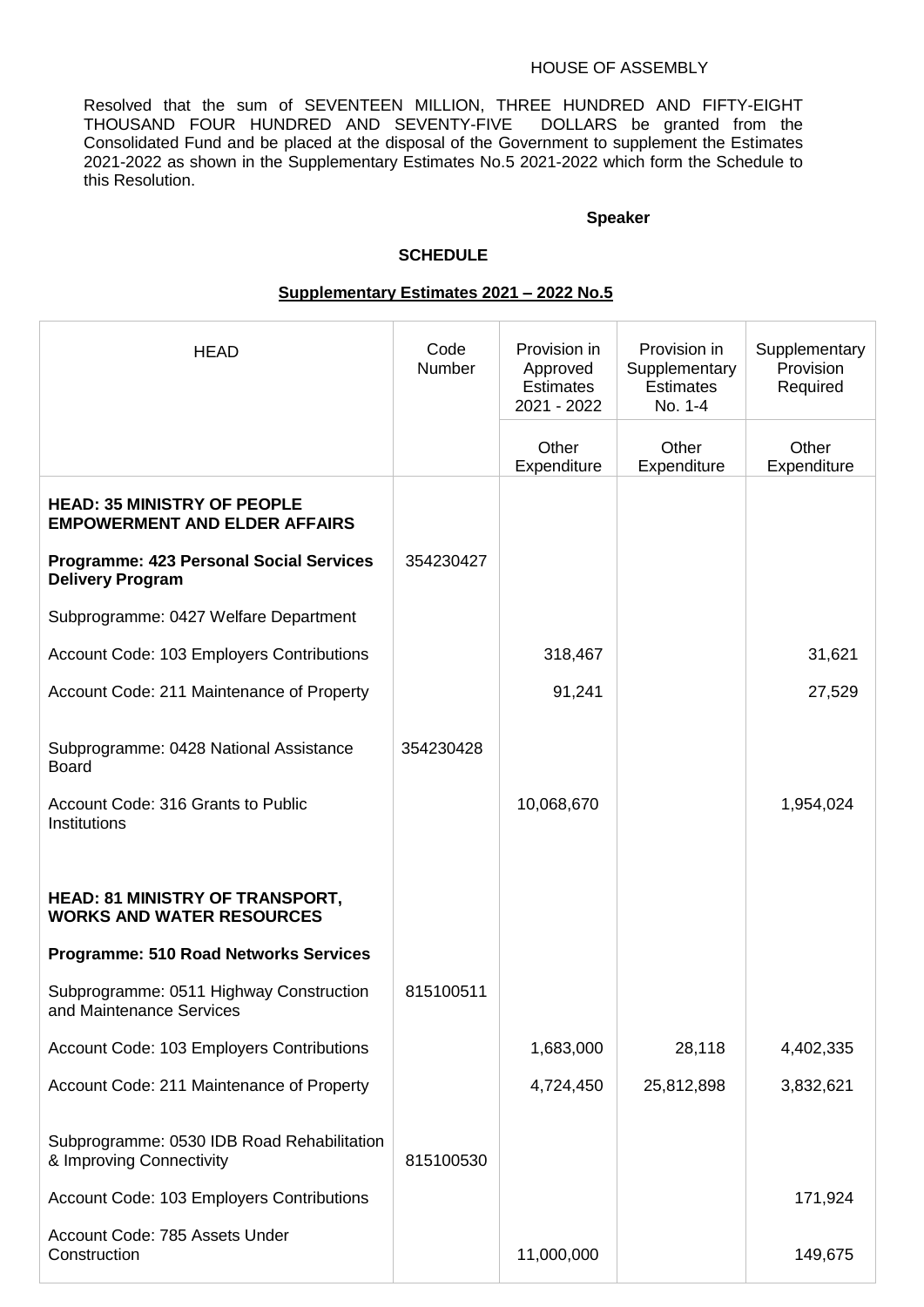| <b>Programme: 511 Drainage Services</b>                                                                    |           |            |           |           |
|------------------------------------------------------------------------------------------------------------|-----------|------------|-----------|-----------|
| Subprogramme: 0515 Maintenance of<br>Drainage to Prevent Flooding                                          | 815110515 |            |           |           |
| Account Code: 103 Employers Contributions                                                                  |           | 193,799    |           | 327,685   |
| Account Code: 211 Maintenance of Property                                                                  |           | 3,000,000  |           | 285,279   |
|                                                                                                            |           |            |           |           |
| <b>HEAD 82: MINISTRY OF ENVIRONMENT</b><br>AND NATIONAL BEAUTIFICATION                                     |           |            |           |           |
| Programme: 650 Preservation and<br><b>Conservation of the Terrestrial and Marine</b><br><b>Environment</b> |           |            |           |           |
| Subprogramme: 0117 National Cleanup<br>Program                                                             | 826500117 |            |           |           |
| Account Code: 103 Employers Contributions                                                                  |           |            |           | 2,100,569 |
| <b>Account Code:212 Operating Expenses</b>                                                                 |           | 6,938,400  | 5,846,000 | 1,828,731 |
| <b>HEAD: 87 MINISTRY OF EDUCATION,</b><br>TECHNOLOGICAL AND VOCATIONAL<br><b>TRAINING</b>                  |           |            |           |           |
| <b>Programme: 271 Basic Educational</b><br><b>Development</b>                                              |           |            |           |           |
| Subprogramme: 0571 Nursery and Primary<br>Schools                                                          | 872710571 |            |           |           |
| Account Code: 103 Employers Contributions                                                                  |           | 11,934,164 |           | 707,692   |
| Account Code: 212 Operating Expenses                                                                       |           | 4,673,604  |           | 616,109   |
| <b>HEAD: 93 MINISTRY OF HOUSING, LANDS</b><br><b>AND MAINTENANCE</b>                                       |           |            |           |           |
| <b>Programme: 520 Housing Program</b>                                                                      |           |            |           |           |
| Subprogramme: 0533 National Housing<br>Corportion                                                          | 935200533 |            |           |           |
| Account Code: 316 Grants to Public<br>Institutions                                                         |           | 200,000    |           | 922,681   |
|                                                                                                            |           |            |           |           |
|                                                                                                            |           |            |           |           |
|                                                                                                            |           |            |           |           |
|                                                                                                            |           |            |           |           |
|                                                                                                            |           |            |           |           |
|                                                                                                            |           |            |           |           |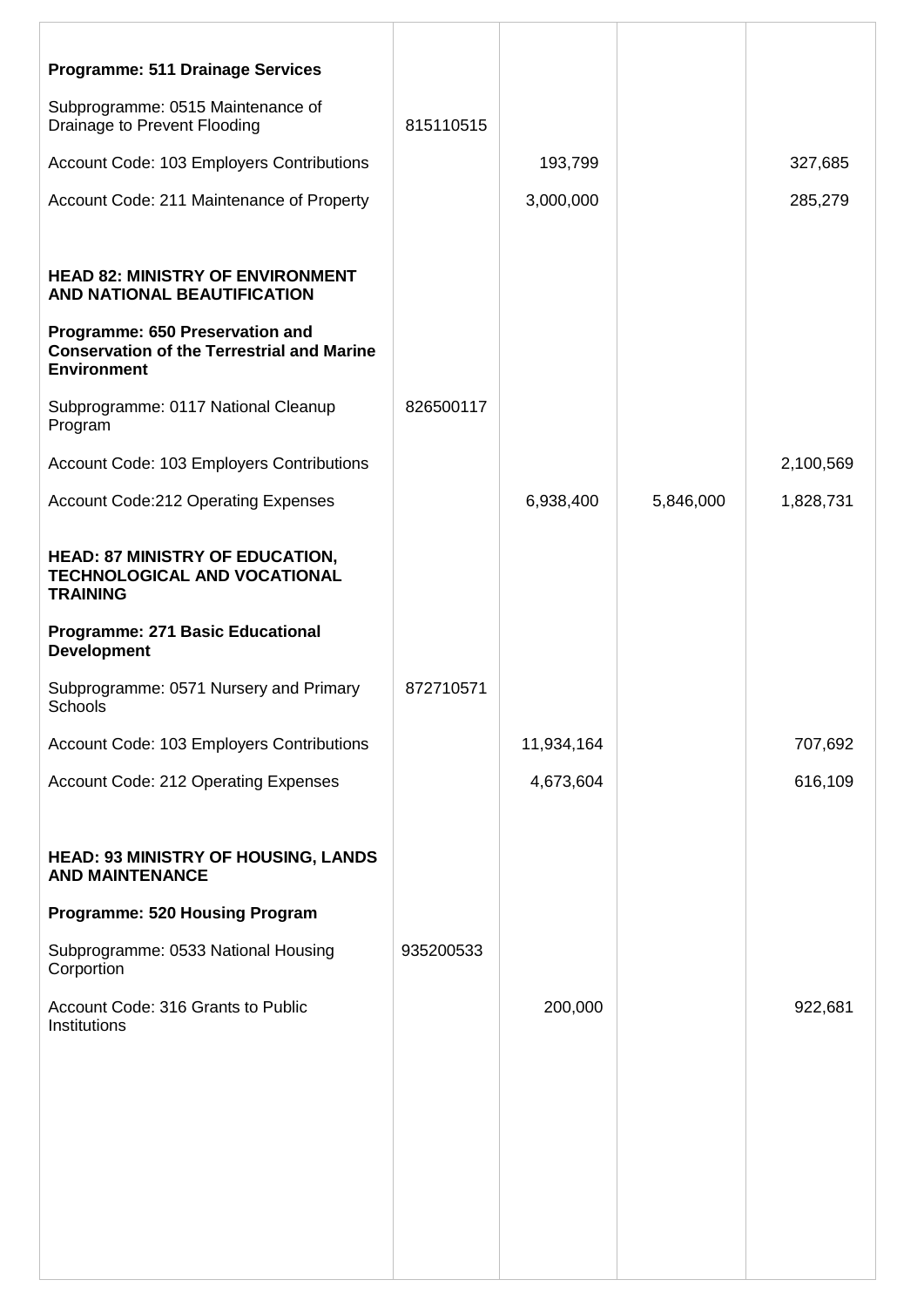## **ADDENDUM**

The sum **of seventeen million, three hundred and fifty-eight thousand, four hundred and seventy-five dollars (\$17,358,475)** should be approved under the following Heads:

| <b>Head 35:</b>                        | <b>MINISTRY OF PEOPLE EMPOWERMENT</b><br><b>AND ELDER AFFAIRS</b>       |
|----------------------------------------|-------------------------------------------------------------------------|
| Programme: 423                         | <b>Personal Social Services Delivery Program</b>                        |
| Sub-programme: 0427 Welfare Department |                                                                         |
|                                        | Account Code 103 - Employers Contributions - \$31,621                   |
|                                        | Account Code 211 - Maintenance of Property - \$27,529                   |
|                                        | Sub-programme: 0428 National Assistance Board                           |
|                                        | Account Code 316 - Grants to Public Institutions - \$1,954,024          |
|                                        |                                                                         |
| Head 81:                               | MINISTRY OF TRANSPORT, WORKS AND<br><b>WATER RESOURCES</b>              |
| Programme: 510                         | <b>Road Network Services</b>                                            |
| Sub-programme: 0511                    | <b>Highway Construction and Maintenance</b><br><b>Services</b>          |
|                                        | Account Code 103 - Employers Contributions - \$4,402,335                |
|                                        | Account Code 211 - Maintenance of Property - \$3,832,621                |
|                                        | Sub-programme: 0530 IDB Road Rehabilitation & Improving<br>Connectivity |
|                                        | Account Code 103 - Employers Contributions - \$171,924                  |
|                                        | Account Code 785 - Assets Under Construction - \$149,675                |
| Programme: 511                         | <b>Drainage Services</b>                                                |
|                                        | <b>Sub-programme: 0515</b> Maintenance of Drainage to Prevent Flooding  |
|                                        | Account Code 103 - Employers Contributions - \$327,685                  |
|                                        |                                                                         |

Account Code 211 - Maintenance of Property - \$285,279